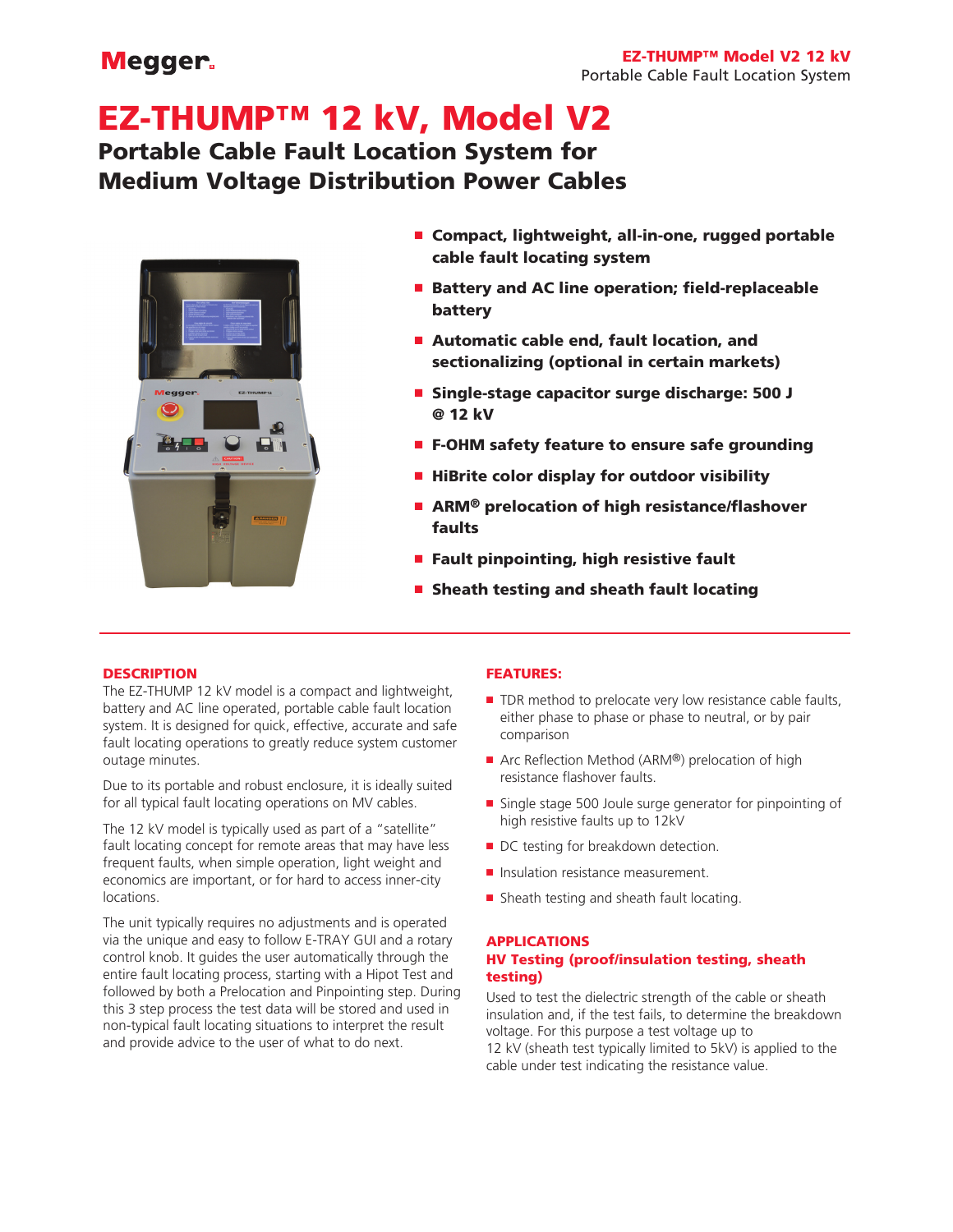## Megger.

### Fault prelocation

After identifying the type of fault as high resistance/ flashover, prelocation of any concentric neutral type MV cable can be determined using ARM. In ARM, the arc of the flashover creates a temporary "jumper " to the neutral ground. During this condition, a standard TDR measurement is made into what is basically a short circuit fault providing a negative reflection at the location of the fault.

Faults identified as very low resistance/non flashover in shielded cables can be prelocated using the TDR method.

### Pinpoint fault location

Accurate pinpoint fault location of the typical high resistance/flashover faults is achieved using the "Thunder & Lightning" method whereby the 500 Joule surge generator (thumper) and an acoustic/electromagnetic receiver are used (Megger Digiphone Plus)

### FEATURES

- Aside from the expert mode, the quick-step mode is especially convenient where users may not operate the unit on a regular basis.
- Automatic fault locating procedure.
- Operating of unit via unique E-Tray GUI and rotary control knob.
- Automatic end of cable and distance to fault location.
- Automatic sectionalizing (for specific markets).
- Automatic breakdown detection.
- Key switch safety interlock standard (available also without).
- Operation from internal battery or from an AC source, featuring simultaneous AC operation and battery charging
- Rugged, lightweight, high impact resistant IP53 designed enclosure for wet outdoor applications.



Photo of EZT12V2 with permanently mounted cart. See configurator on page 3, identifier WK

## SPECIFICATIONS

#### Testing

## **Prelocation**<br>TDR:

Phased to Phase, Phase to Neutral, on screen comparison of up to 256 pairs Range: 25,000 ft (7.6 km) Sampling Rate: 100 Mhz Resolution: 2.5 ft @ 250 ft/ƒs 0.8 m @ 80 m/µs

#### Arc Reflection: 0 – 12 kV Pinpoint Fault Location

Surge: 0 - 12 kV @ 500 J Impulse Sequence: 5 - 10 seconds or single shot

## **Display**

5.7 in. (14.48 cm) HiBrite TFT Color LCD 640 x 480 pixel

#### **Memory**

1000 traces

Interface USB Port

#### Cables Supplied

15 ft (4.5 m) HV flexible shielded cable 15 ft (4.5 m) safety ground cable 6 ft (1.8 m) AV supply lead set (US/Schuko/UK plug)

#### Terminations

**T1 (typically North America)**: 14 mm male MC for HV output with matching hotline clamp attachment; HV return and safety ground with hooks and matching hotline clamp attachment.

**T2 (typically North America):** same as T1, however, hotline clamp attachments for HV output and HV return are replaced by vise grip attachments.

**T3 (typically UK)**: The HV output and the HV return leads are terminated with hardwired battery clamps.

**T4 (typically all other countries)**: 10 mm female MC for HV output and HV return with matching battery clamp attachments, safety ground with hook and matching hotline clamp attachments.

### **Supply**

| Battery: | Internal 24 V NiMH Battery 5 AH Approx.        |  |  |
|----------|------------------------------------------------|--|--|
|          | 30 - 60 mins of surge/thumping Approx. 3 hours |  |  |
|          | recharge time                                  |  |  |
| Charger: | Internal, 100-240 VAC - 24 VDC charger         |  |  |
| AC Line: | $100 - 230$ VAC $\pm$ 50/60 Hz                 |  |  |
|          |                                                |  |  |

## Safety

Emergency stop Key-switch safety Interlock, standard (available also without) F-OHM detection /indication "proper grounding"

#### Environmental

Operating Temperature: -4° F to 122° F (-20° C to +50° C) Storage Temperature:  $-12^\circ$  F to 160° F (-25° C to +70° C)

#### IP Rating

IP53 (with top open)

#### **Weight** 71 (32 kgs)

Dimensions (include top mounted cable pouch) 14 x 11 x 25 in. (35.5 x 28 x 64 cm)